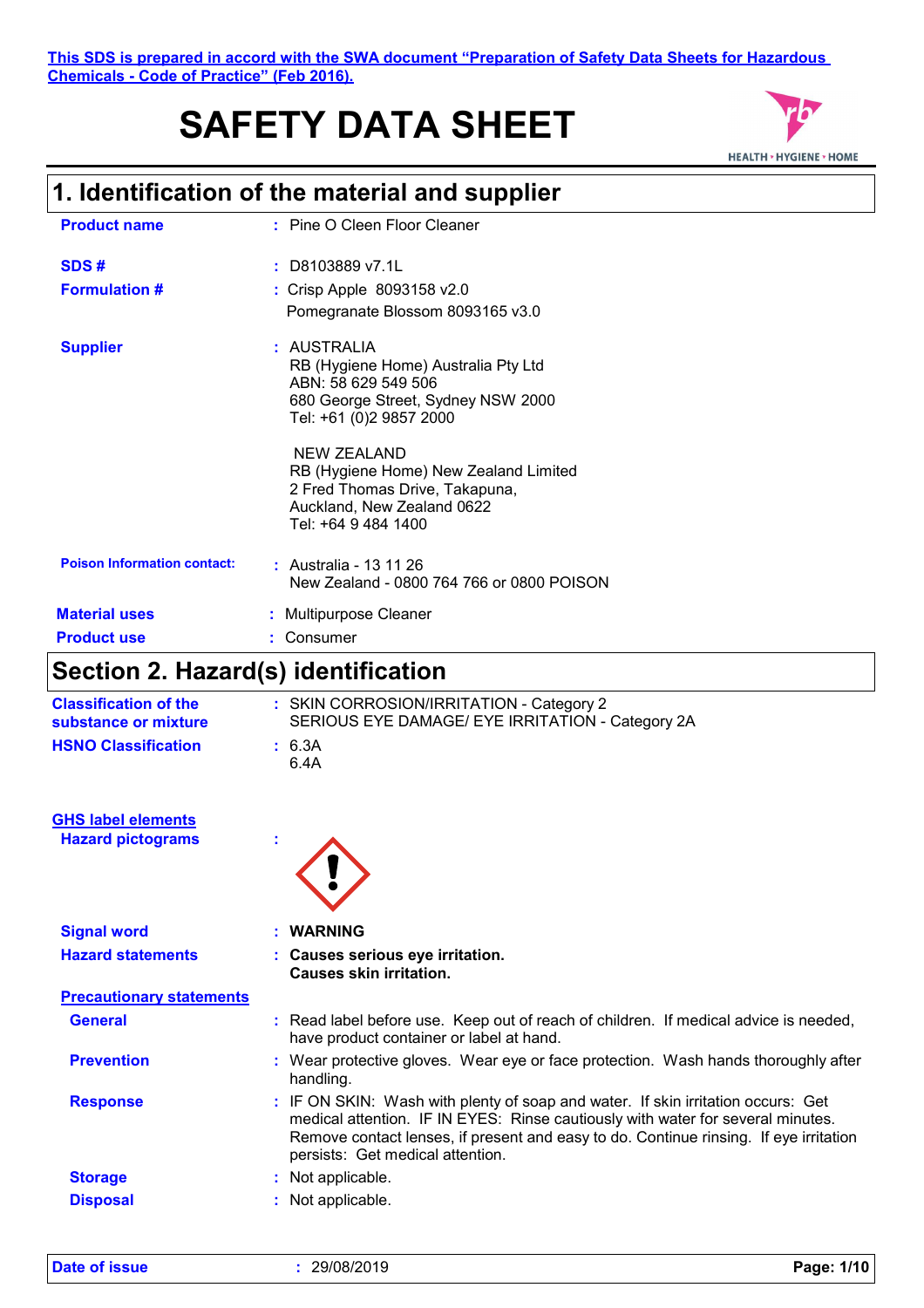# **Section 2. Hazard(s) identification**

| <b>Supplemental label</b>                                            | : Ingredient Declaration:                                                                                            |
|----------------------------------------------------------------------|----------------------------------------------------------------------------------------------------------------------|
| <b>elements</b>                                                      | Per 100g of liquid contains 1.1g Benzalkonium Chloride                                                               |
|                                                                      | Contains less than 5% non-ionic surfactants                                                                          |
|                                                                      | Disinfectant                                                                                                         |
|                                                                      | Contains Citral, Gernaniol, Hexyl Cinnamal, Linalool and Limonene (TDS #8093156)<br>Contains Limonene (TDS #8093158) |
| Other hazards which do not : None known.<br>result in classification |                                                                                                                      |

# **Section 3. Composition and ingredient information**

**Substance/mixture :**

: Mixture

| Ingredient name                                                                                                                                                               | $\%$ (w/w) | <b>CAS number</b>                       |
|-------------------------------------------------------------------------------------------------------------------------------------------------------------------------------|------------|-----------------------------------------|
| Alcohols, C12-16, ethoxylated<br> Poly(oxy-1,2-ethanediyl), α-(2-propylheptyl)-ω-hydroxy-<br>  quaternary ammonium compounds, benzyl-C8-18-alkyldimethyl, chlorides $ \leq 3$ | '≤3<br>-≤3 | 68551-12-2<br>160875-66-1<br>68424-85-1 |

 **Other Non-hazardous ingredients to 100%**

**Occupational exposure limits, if available, are listed in Section 8.**

### **Section 4. First aid measures**

#### **Description of necessary first aid measures**

| Eye contact         | : Immediately flush eyes with plenty of water, occasionally lifting the upper and lower<br>eyelids. Check for and remove any contact lenses. Continue to rinse for at least 10<br>minutes. Get medical attention.                                                                                                                                                                                                                                                                                                                                                                                                                                                                                                                                                                                                            |
|---------------------|------------------------------------------------------------------------------------------------------------------------------------------------------------------------------------------------------------------------------------------------------------------------------------------------------------------------------------------------------------------------------------------------------------------------------------------------------------------------------------------------------------------------------------------------------------------------------------------------------------------------------------------------------------------------------------------------------------------------------------------------------------------------------------------------------------------------------|
| <b>Inhalation</b>   | : Remove victim to fresh air and keep at rest in a position comfortable for breathing.<br>If not breathing, if breathing is irregular or if respiratory arrest occurs, provide<br>artificial respiration or oxygen by trained personnel. It may be dangerous to the<br>person providing aid to give mouth-to-mouth resuscitation. Get medical attention if<br>adverse health effects persist or are severe. If unconscious, place in recovery<br>position and get medical attention immediately. Maintain an open airway. Loosen<br>tight clothing such as a collar, tie, belt or waistband.                                                                                                                                                                                                                                 |
| <b>Skin contact</b> | : Flush contaminated skin with plenty of water. Remove contaminated clothing and<br>shoes. Continue to rinse for at least 10 minutes. Get medical attention. Wash<br>clothing before reuse. Clean shoes thoroughly before reuse.                                                                                                                                                                                                                                                                                                                                                                                                                                                                                                                                                                                             |
| <b>Ingestion</b>    | : Wash out mouth with water. Remove dentures if any. Remove victim to fresh air<br>and keep at rest in a position comfortable for breathing. If material has been<br>swallowed and the exposed person is conscious, give small quantities of water to<br>drink. Stop if the exposed person feels sick as vomiting may be dangerous. Do not<br>induce vomiting unless directed to do so by medical personnel. If vomiting occurs,<br>the head should be kept low so that vomit does not enter the lungs. Get medical<br>attention if adverse health effects persist or are severe. Never give anything by<br>mouth to an unconscious person. If unconscious, place in recovery position and get<br>medical attention immediately. Maintain an open airway. Loosen tight clothing such<br>as a collar, tie, belt or waistband. |

| Most important symptoms/effects, acute and delayed |                                                     |  |
|----------------------------------------------------|-----------------------------------------------------|--|
| <b>Potential acute health effects</b>              |                                                     |  |
| <b>Eye contact</b>                                 | : Causes serious eye irritation.                    |  |
| <b>Inhalation</b>                                  | : No known significant effects or critical hazards. |  |
| <b>Skin contact</b>                                | : Causes skin irritation.                           |  |
| <b>Ingestion</b>                                   | : No known significant effects or critical hazards. |  |
| <b>Over-exposure signs/symptoms</b>                |                                                     |  |

**Date of issue :** 29/08/2019 **Page: 2/10**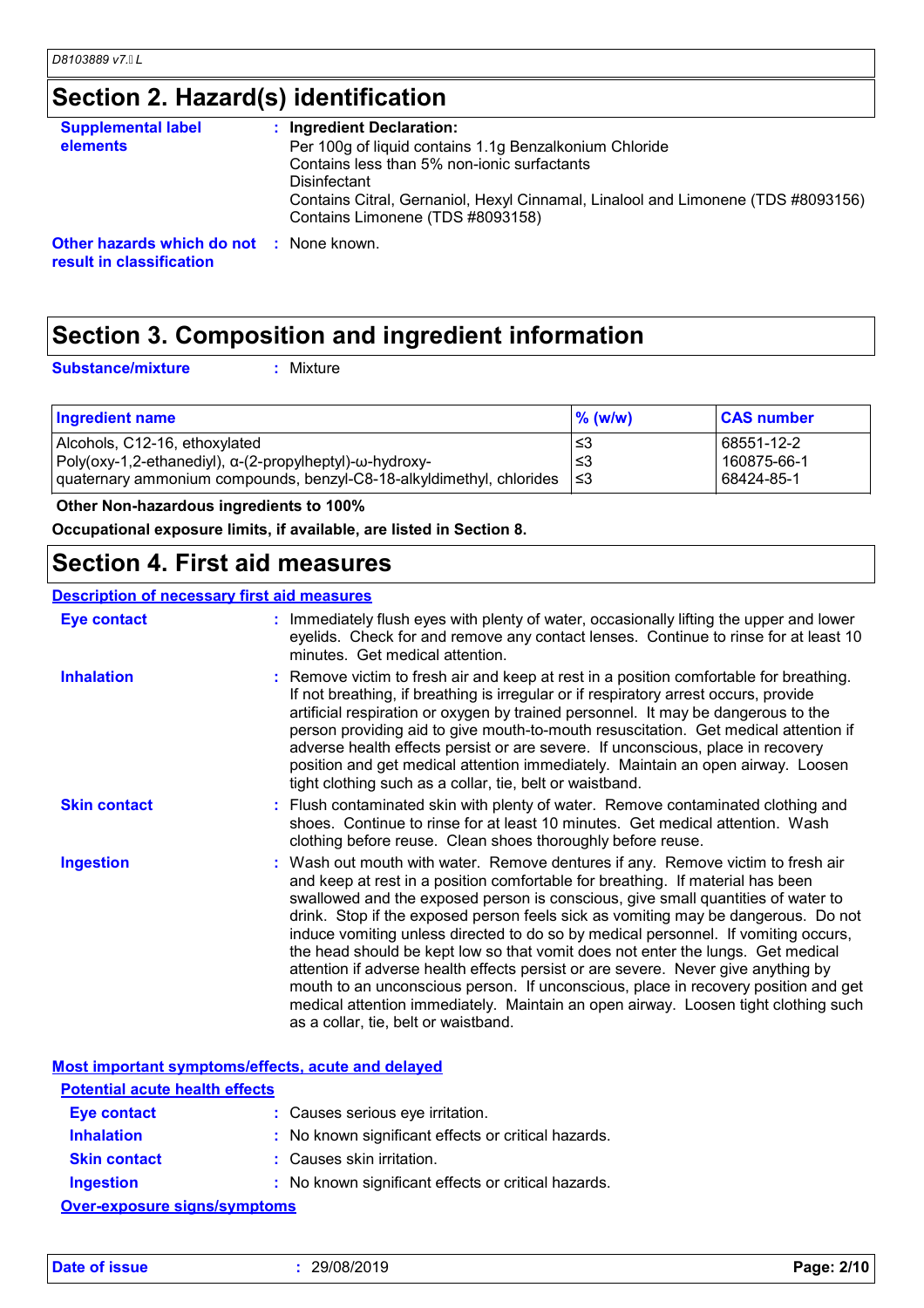# **Section 4. First aid measures**

| <b>Eye contact</b>                | : Adverse symptoms may include the following:<br>pain or irritation<br>watering<br>redness                                                                                    |
|-----------------------------------|-------------------------------------------------------------------------------------------------------------------------------------------------------------------------------|
| <b>Inhalation</b>                 | : No specific data.                                                                                                                                                           |
| <b>Skin contact</b>               | : Adverse symptoms may include the following:<br>irritation<br>redness                                                                                                        |
| <b>Ingestion</b>                  | : No specific data.                                                                                                                                                           |
|                                   | Indication of immediate medical attention and special treatment needed, if necessary                                                                                          |
| <b>Notes to physician</b>         | : Treat symptomatically. Contact poison treatment specialist immediately if large<br>quantities have been ingested or inhaled.                                                |
| <b>Specific treatments</b>        | : No specific treatment.                                                                                                                                                      |
| <b>Protection of first-aiders</b> | : No action shall be taken involving any personal risk or without suitable training. It<br>may be dangerous to the person providing aid to give mouth-to-mouth resuscitation. |

**See toxicological information (Section 11)**

# **Section 5. Fire-fighting measures**

| <b>Extinguishing media</b>                             |                                                                                                                                                                                                     |
|--------------------------------------------------------|-----------------------------------------------------------------------------------------------------------------------------------------------------------------------------------------------------|
| <b>Suitable extinguishing</b><br>media                 | : Use an extinguishing agent suitable for the surrounding fire.                                                                                                                                     |
| Unsuitable extinguishing<br>media                      | : None known.                                                                                                                                                                                       |
| <b>Specific hazards arising</b><br>from the chemical   | : No specific fire or explosion hazard.                                                                                                                                                             |
| <b>Hazardous thermal</b><br>decomposition products     | : Decomposition products may include the following materials:<br>carbon dioxide<br>carbon monoxide                                                                                                  |
| <b>Special protective actions</b><br>for fire-fighters | : Promptly isolate the scene by removing all persons from the vicinity of the incident if<br>there is a fire. No action shall be taken involving any personal risk or without<br>suitable training. |
| <b>Special protective actions</b><br>for fire-fighters | : Fire-fighters should wear appropriate protective equipment and self-contained<br>breathing apparatus (SCBA) with a full face-piece operated in positive pressure<br>mode.                         |

# **Section 6. Accidental release measures**

|                                  | <b>Personal precautions, protective equipment and emergency procedures</b>                                                                                                                                                                                                                                                                                                                                       |
|----------------------------------|------------------------------------------------------------------------------------------------------------------------------------------------------------------------------------------------------------------------------------------------------------------------------------------------------------------------------------------------------------------------------------------------------------------|
| For non-emergency<br>personnel   | : No action shall be taken involving any personal risk or without suitable training.<br>Evacuate surrounding areas. Keep unnecessary and unprotected personnel from<br>entering. Do not touch or walk through spilled material. Avoid breathing vapor or<br>mist. Provide adequate ventilation. Wear appropriate respirator when ventilation is<br>inadequate. Put on appropriate personal protective equipment. |
|                                  | For emergency responders : If specialized clothing is required to deal with the spillage, take note of any<br>information in Section 8 on suitable and unsuitable materials. See also the<br>information in "For non-emergency personnel".                                                                                                                                                                       |
| <b>Environmental precautions</b> | : Avoid dispersal of spilled material and runoff and contact with soil, waterways,<br>drains and sewers. Inform the relevant authorities if the product has caused<br>environmental pollution (sewers, waterways, soil or air).                                                                                                                                                                                  |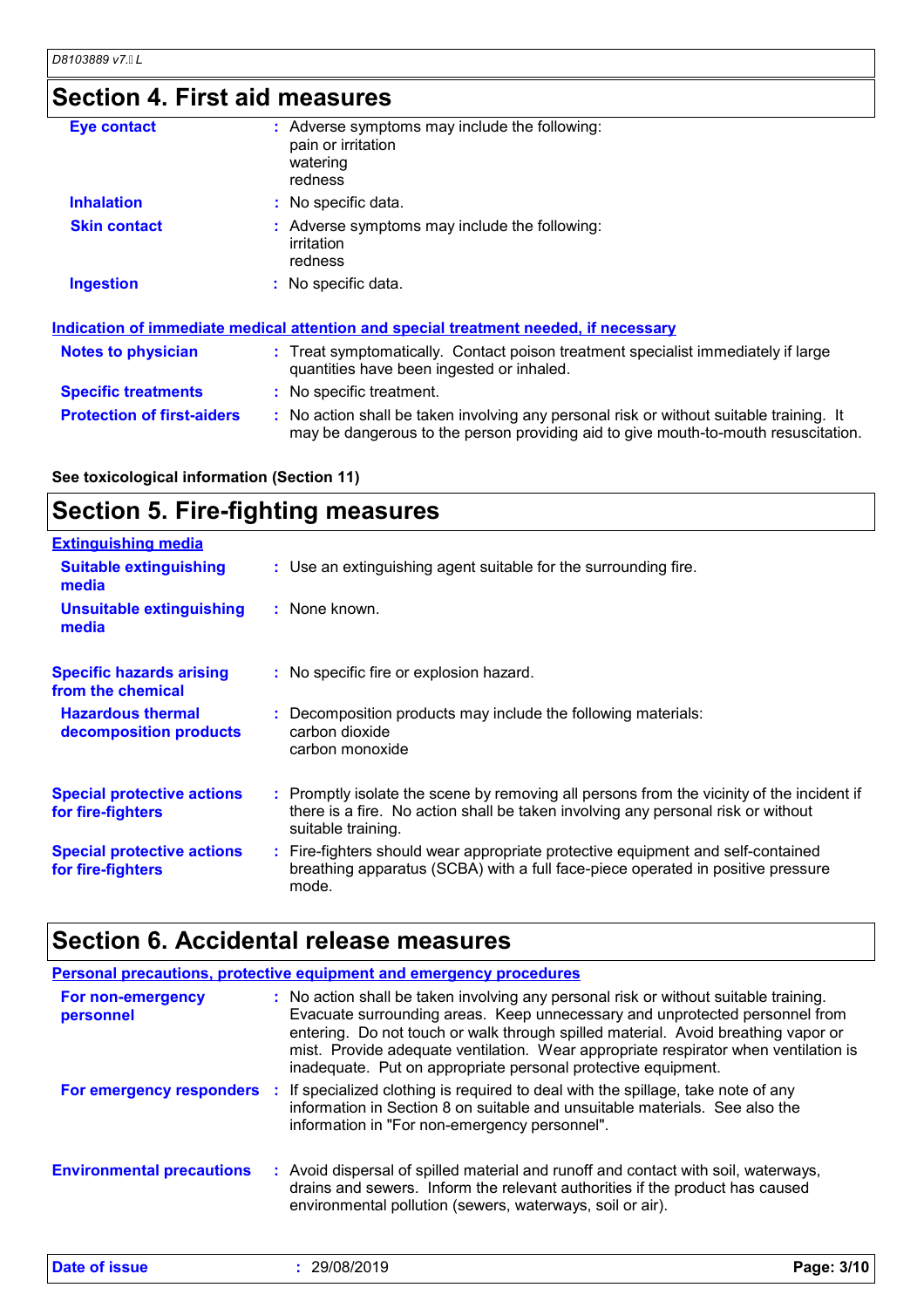# **Section 6. Accidental release measures**

#### **Methods and materials for containment and cleaning up**

| <b>Small spill</b> | : Stop leak if without risk. Move containers from spill area. Dilute with water and mop<br>up if water-soluble. Alternatively, or if water-insoluble, absorb with an inert dry<br>material and place in an appropriate waste disposal container. Dispose of via a<br>licensed waste disposal contractor.                                                                                                                                                                                                                                                                                                                                                                                                        |
|--------------------|-----------------------------------------------------------------------------------------------------------------------------------------------------------------------------------------------------------------------------------------------------------------------------------------------------------------------------------------------------------------------------------------------------------------------------------------------------------------------------------------------------------------------------------------------------------------------------------------------------------------------------------------------------------------------------------------------------------------|
| Large spill        | : Stop leak if without risk. Move containers from spill area. Approach release from<br>upwind. Prevent entry into sewers, water courses, basements or confined areas.<br>Wash spillages into an effluent treatment plant or proceed as follows. Contain and<br>collect spillage with non-combustible, absorbent material e.g. sand, earth,<br>vermiculite or diatomaceous earth and place in container for disposal according to<br>local regulations (see Section 13). Dispose of via a licensed waste disposal<br>contractor. Contaminated absorbent material may pose the same hazard as the<br>spilled product. Note: see Section 1 for emergency contact information and Section<br>13 for waste disposal. |

**See Section 1 for emergency contact information.**

**See Section 8 for information on appropriate personal protective equipment. See Section 13 for additional waste treatment information.**

# **Section 7. Handling and storage**

| <b>Precautions for safe handling</b>                                             |                                                                                                                                                                                                                                                                                                                                                                                                                                                                                                               |
|----------------------------------------------------------------------------------|---------------------------------------------------------------------------------------------------------------------------------------------------------------------------------------------------------------------------------------------------------------------------------------------------------------------------------------------------------------------------------------------------------------------------------------------------------------------------------------------------------------|
| <b>Protective measures</b>                                                       | : Put on appropriate personal protective equipment (see Section 8). Do not ingest.<br>Avoid contact with eyes, skin and clothing. Avoid breathing vapor or mist. Keep in<br>the original container or an approved alternative made from a compatible material,<br>kept tightly closed when not in use. Empty containers retain product residue and<br>can be hazardous. Do not reuse container.                                                                                                               |
| <b>Advice on general</b><br>occupational hygiene                                 | : Eating, drinking and smoking should be prohibited in areas where this material is<br>handled, stored and processed. Workers should wash hands and face before<br>eating, drinking and smoking. Remove contaminated clothing and protective<br>equipment before entering eating areas. See also Section 8 for additional<br>information on hygiene measures.                                                                                                                                                 |
| <b>Conditions for safe storage,</b><br>including any<br><b>incompatibilities</b> | : Store in accordance with local regulations. Store in original container protected<br>from direct sunlight in a dry, cool and well-ventilated area, away from incompatible<br>materials (see Section 10) and food and drink. Keep container tightly closed and<br>sealed until ready for use. Containers that have been opened must be carefully<br>resealed and kept upright to prevent leakage. Do not store in unlabeled containers.<br>Use appropriate containment to avoid environmental contamination. |

### **Section 8. Exposure controls and personal protection**

| <b>Control parameters</b>                         |                                                                                                                                                                                                                                                                                                                                 |  |  |
|---------------------------------------------------|---------------------------------------------------------------------------------------------------------------------------------------------------------------------------------------------------------------------------------------------------------------------------------------------------------------------------------|--|--|
| <b>Australia</b>                                  |                                                                                                                                                                                                                                                                                                                                 |  |  |
| <b>Occupational exposure limits</b>               |                                                                                                                                                                                                                                                                                                                                 |  |  |
| None.                                             |                                                                                                                                                                                                                                                                                                                                 |  |  |
| <b>New Zealand</b>                                |                                                                                                                                                                                                                                                                                                                                 |  |  |
| <b>Occupational exposure limits</b>               | : No exposure standard allocated.                                                                                                                                                                                                                                                                                               |  |  |
| <b>Appropriate engineering</b><br><b>controls</b> | : Good general ventilation should be sufficient to control worker exposure to airborne<br>contaminants.                                                                                                                                                                                                                         |  |  |
| <b>Environmental exposure</b><br>controls         | : Emissions from ventilation or work process equipment should be checked to ensure<br>they comply with the requirements of environmental protection legislation. In some<br>cases, fume scrubbers, filters or engineering modifications to the process<br>equipment will be necessary to reduce emissions to acceptable levels. |  |  |

**Individual protection measures**

| <b>Date of issue</b><br>29/08/2019 | Page: 4/10 |
|------------------------------------|------------|
|------------------------------------|------------|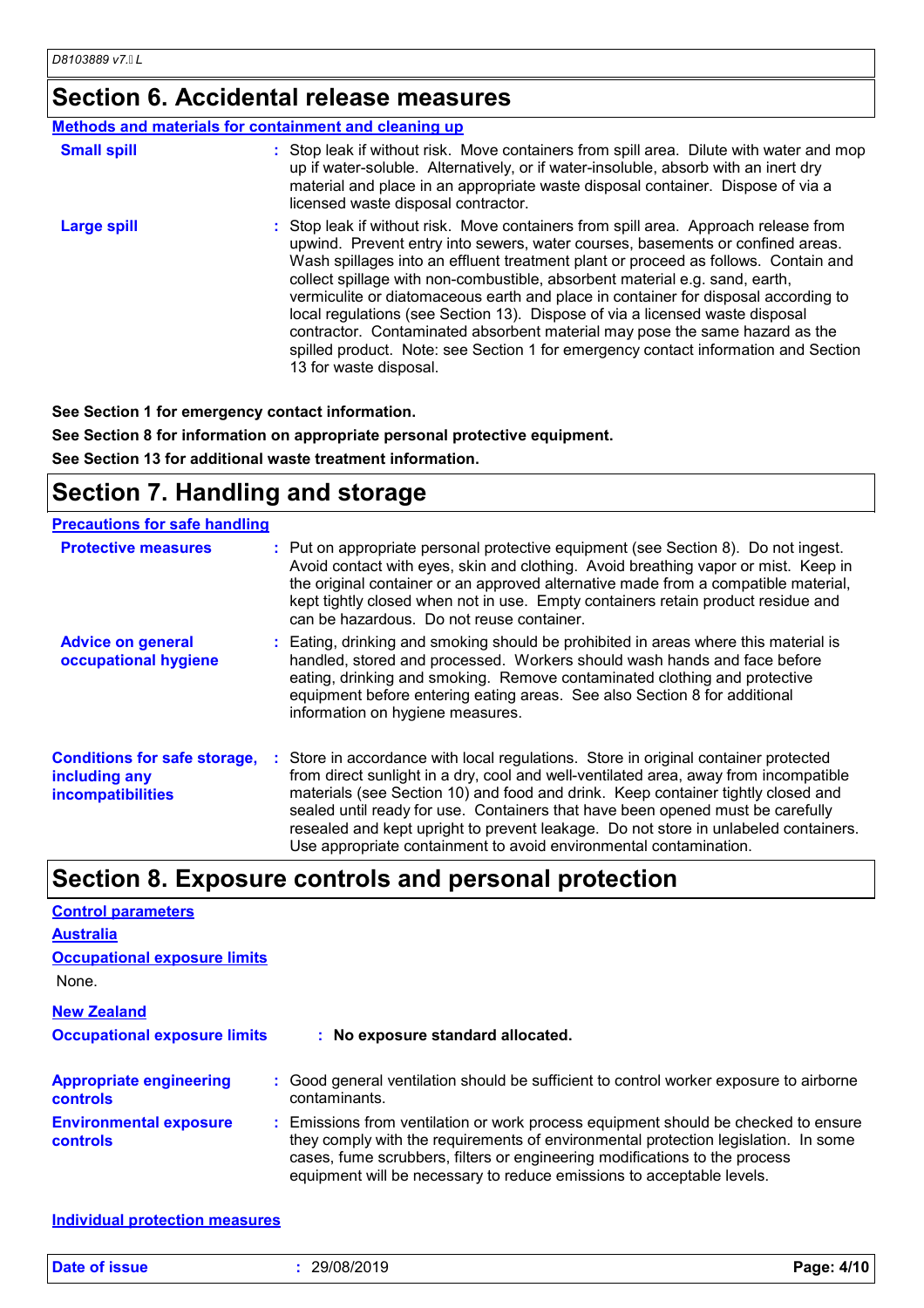# **Section 8. Exposure controls and personal protection**

| <b>Hygiene measures</b>       | : Wash hands, forearms and face thoroughly after handling chemical products, before<br>eating, smoking and using the lavatory and at the end of the working period.<br>Appropriate techniques should be used to remove potentially contaminated clothing.<br>Wash contaminated clothing before reusing. Ensure that eyewash stations and<br>safety showers are close to the workstation location.                        |
|-------------------------------|--------------------------------------------------------------------------------------------------------------------------------------------------------------------------------------------------------------------------------------------------------------------------------------------------------------------------------------------------------------------------------------------------------------------------|
| <b>Eye/face protection</b>    | Safety eyewear complying with an approved standard should be used when a risk<br>assessment indicates this is necessary to avoid exposure to liquid splashes, mists,<br>gases or dusts. If contact is possible, the following protection should be worn,<br>unless the assessment indicates a higher degree of protection: chemical splash<br>goggles.                                                                   |
| <b>Skin protection</b>        |                                                                                                                                                                                                                                                                                                                                                                                                                          |
| <b>Hand protection</b>        | : Considering the parameters specified by the glove manufacturer, check during use<br>that the gloves are still retaining their protective properties. It should be noted that<br>the time to breakthrough for any glove material may be different for different glove<br>manufacturers. In the case of mixtures, consisting of several substances, the<br>protection time of the gloves cannot be accurately estimated. |
| <b>Body protection</b>        | Personal protective equipment for the body should be selected based on the task<br>being performed and the risks involved and should be approved by a specialist<br>before handling this product.                                                                                                                                                                                                                        |
| <b>Other skin protection</b>  | Appropriate footwear and any additional skin protection measures should be<br>selected based on the task being performed and the risks involved and should be<br>approved by a specialist before handling this product.                                                                                                                                                                                                  |
| <b>Respiratory protection</b> | Based on the hazard and potential for exposure, select a respirator that meets the<br>appropriate standard or certification. Respirators must be used according to a<br>respiratory protection program to ensure proper fitting, training, and other important<br>aspects of use.                                                                                                                                        |

# **Section 9. Physical and chemical properties**

| <b>Appearance</b>                                 |                                                                      |
|---------------------------------------------------|----------------------------------------------------------------------|
| <b>Physical state</b>                             | : Liquid. [Clear.]                                                   |
| <b>Color</b>                                      | Green.<br>Pink                                                       |
| Odor                                              | $:$ Not available.                                                   |
| <b>Odor threshold</b>                             | : Not available.                                                     |
| <b>Melting point</b>                              | : Not available.                                                     |
| <b>Boiling point</b>                              | : Not available.                                                     |
| <b>Flash point</b>                                | : Not applicable                                                     |
| <b>Evaporation rate</b>                           | $:$ Not available.                                                   |
| <b>Flammability (solid, gas)</b>                  | : Not applicable                                                     |
| Lower and upper explosive<br>(flammable) limits   | : Not available.                                                     |
| <b>Vapor pressure</b>                             | $:$ Not available.                                                   |
| <b>Vapor density</b>                              | $:$ Not available.                                                   |
| <b>Relative density</b>                           | : 0.993 to 1.003 g/cm <sup>3</sup> [20°C (68°F)]                     |
| <b>Solubility</b>                                 | Easily soluble in the following materials: cold water and hot water. |
| <b>Solubility in water</b>                        | : Not available.                                                     |
| <b>Partition coefficient: n-</b><br>octanol/water | : Not available.                                                     |
| <b>Auto-ignition temperature</b>                  | : Not available.                                                     |
| <b>Decomposition temperature</b>                  | : Not available.                                                     |
| <b>Viscosity</b>                                  | : Not available.                                                     |
| Flow time (ISO 2431)                              | $:$ Not available.                                                   |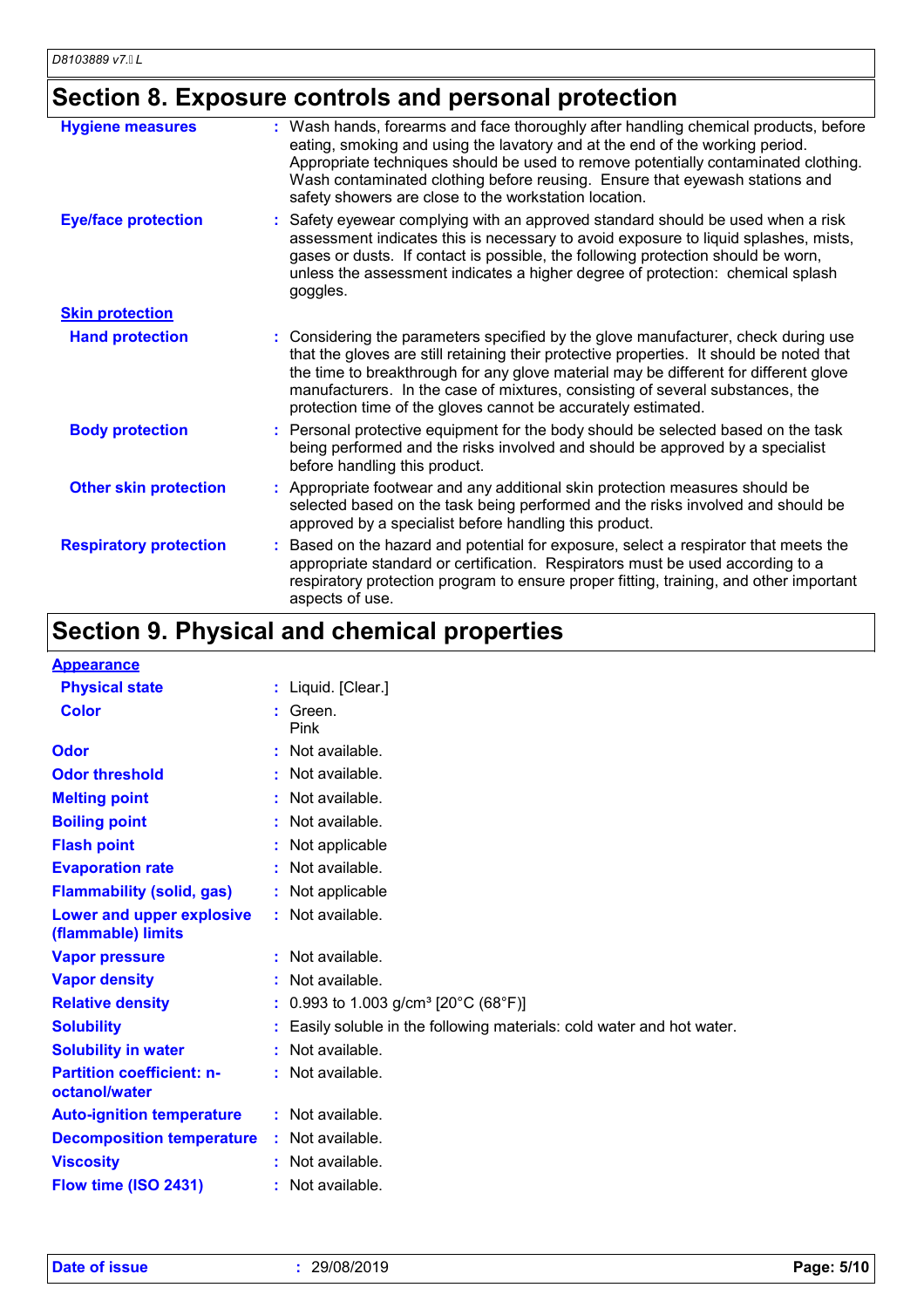## **Section 10. Stability and reactivity**

| <b>Hazardous decomposition</b><br>products   | : Under normal conditions of storage and use, hazardous decomposition products<br>should not be produced. |
|----------------------------------------------|-----------------------------------------------------------------------------------------------------------|
| <b>Incompatible materials</b>                | : No specific data.                                                                                       |
| <b>Conditions to avoid</b>                   | $:$ No specific data.                                                                                     |
| <b>Possibility of hazardous</b><br>reactions | : Under normal conditions of storage and use, hazardous reactions will not occur.                         |
| <b>Chemical stability</b>                    | : The product is stable.                                                                                  |
| <b>Reactivity</b>                            | : No specific test data related to reactivity available for this product or its ingredients.              |

### **Section 11. Toxicological information**

#### **Information on toxicological effects**

#### **Acute toxicity**

| <b>Product/ingredient name</b>                                                 | <b>Result</b>            | <b>Species</b> | <b>Dose</b>             | <b>Exposure</b> |
|--------------------------------------------------------------------------------|--------------------------|----------------|-------------------------|-----------------|
| quaternary ammonium<br>compounds, benzyl-<br>C8-18-alkyldimethyl,<br>chlorides | LD50 Dermal              | Rabbit         | 2848 mg/kg              |                 |
|                                                                                | LD50 Dermal<br>LD50 Oral | Rabbit<br>Rat  | 3413 mg/kg<br>344 mg/kg |                 |
|                                                                                | LD50 Oral                | Rat            | 398 mg/kg               |                 |

**Conclusion/Summary :** Based on available data, the classification criteria are not met.

#### **Irritation/Corrosion**

| <b>Product/ingredient name</b>                                                 | <b>Result</b>            | <b>Species</b>                       | <b>Score</b> | <b>Exposure</b>              | <b>Observation</b> |
|--------------------------------------------------------------------------------|--------------------------|--------------------------------------|--------------|------------------------------|--------------------|
| POC Floor Cleaner Bloody<br>Mary_D8103889 (ANZ)                                | Eyes - Moderate irritant | l Mammal -<br>species<br>unspecified |              |                              |                    |
| quaternary ammonium<br>compounds, benzyl-<br>C8-18-alkyldimethyl,<br>chlorides | Skin - Severe irritant   | l Rabbit                             |              | 25 milligrams                |                    |
| Alcohols, C12-16,<br>ethoxylated                                               | Eyes - Moderate irritant | Rabbit                               |              | 24 hours 100<br>Imicroliters |                    |

**Conclusion/Summary**

**Skin :** Based on Calculation method: Irritating to skin.

**Eyes :** Causes serious eye irritation. \* Information is based on toxicity test result of the product.

**Respiratory :** Based on available data, the classification criteria are not met.

#### **Sensitization**

| <b>Product/ingredient name</b>                                                 | <b>Route of</b><br><b>exposure</b> | <b>Species</b> | <b>Result</b>   |
|--------------------------------------------------------------------------------|------------------------------------|----------------|-----------------|
| quaternary ammonium<br>compounds, benzyl-<br>C8-18-alkyldimethyl,<br>chlorides | skin                               | Guinea pig     | Not sensitizing |

**Conclusion/Summary Skin :** Based on available data, the classification criteria are not met.

**Respiratory :** Based on available data, the classification criteria are not met.

**Date of issue :** 29/08/2019 **Page: 6/10**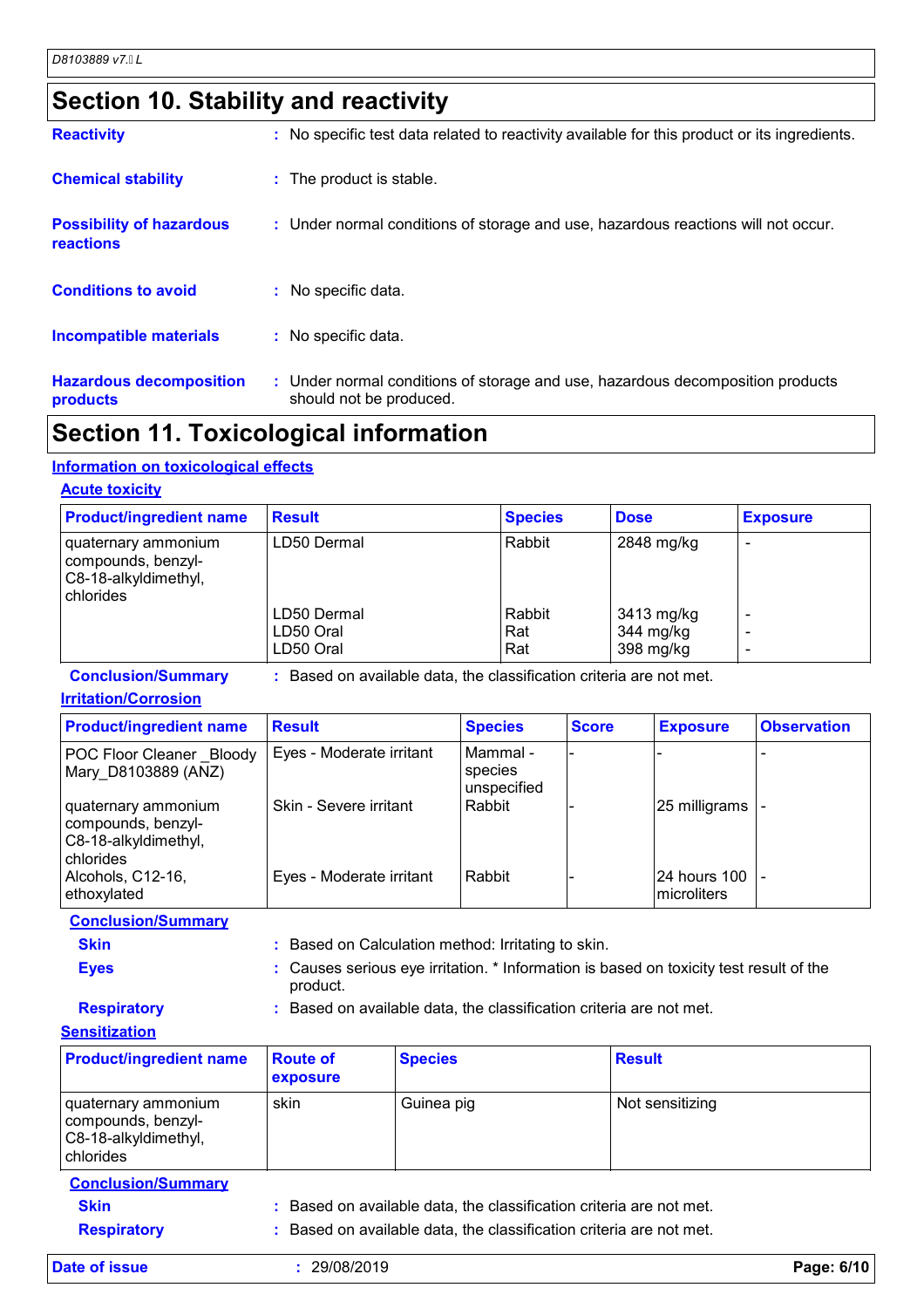# **Section 11. Toxicological information**

#### **Mutagenicity**

| <b>Product/ingredient name</b>                                                      | <b>Test</b>                                                      | <b>Experiment</b>                                                   | <b>Result</b> |
|-------------------------------------------------------------------------------------|------------------------------------------------------------------|---------------------------------------------------------------------|---------------|
| quaternary ammonium<br>compounds, benzyl-<br>C8-18-alkyldimethyl,<br>chlorides      | OECD 471 - Bacterial<br><b>Reverse Mutation Test</b>             | Experiment: In vitro<br>Subject: Bacteria                           | Negative      |
|                                                                                     | OECD 473 -<br>Mammalian<br>Chromosamal<br><b>Aberration Test</b> | Experiment: In vitro<br>Subject: Mammalian-Animal                   | Negative      |
|                                                                                     | OECD 476 -<br><b>Mammalian Cell Gene</b><br><b>Mutation Test</b> | Experiment: In vitro<br>Subject: Mammalian-Animal                   | Negative      |
| <b>Conclusion/Summary</b>                                                           |                                                                  | : Based on available data, the classification criteria are not met. |               |
| <b>Carcinogen</b><br>Not available.                                                 |                                                                  |                                                                     |               |
| <b>Conclusion/Summary</b><br><b>Reproduction toxicity</b><br>Not available.         |                                                                  | : Based on available data, the classification criteria are not met. |               |
| <b>Conclusion/Summary</b><br><b>Teratogenicity</b><br>Not available.                |                                                                  | : Based on available data, the classification criteria are not met. |               |
| <b>Conclusion/Summary</b>                                                           |                                                                  | : Based on available data, the classification criteria are not met. |               |
| <b>Specific target organ toxicity (single exposure)</b>                             |                                                                  |                                                                     |               |
| Not available.                                                                      |                                                                  |                                                                     |               |
| <b>Specific target organ toxicity (repeated exposure)</b>                           |                                                                  |                                                                     |               |
| Not available.                                                                      |                                                                  |                                                                     |               |
| <b>Aspiration hazard</b><br>Not available.                                          |                                                                  |                                                                     |               |
| <b>Information on the likely</b><br>routes of exposure                              | : Not available.                                                 |                                                                     |               |
| <b>Potential acute health effects</b>                                               |                                                                  |                                                                     |               |
| <b>Eye contact</b>                                                                  | : Causes serious eye irritation.                                 |                                                                     |               |
| <b>Inhalation</b>                                                                   |                                                                  | No known significant effects or critical hazards.                   |               |
| <b>Skin contact</b>                                                                 | Causes skin irritation.                                          |                                                                     |               |
| <b>Ingestion</b>                                                                    |                                                                  | No known significant effects or critical hazards.                   |               |
| <b>Symptoms related to the physical, chemical and toxicological characteristics</b> |                                                                  |                                                                     |               |
| <b>Eye contact</b>                                                                  | pain or irritation<br>watering<br>redness                        | : Adverse symptoms may include the following:                       |               |
| <b>Inhalation</b>                                                                   | No specific data.                                                |                                                                     |               |
| <b>Skin contact</b>                                                                 | irritation<br>redness                                            | : Adverse symptoms may include the following:                       |               |
| <b>Ingestion</b>                                                                    | No specific data.                                                |                                                                     |               |

#### **Delayed and immediate effects and also chronic effects from short and long term exposure**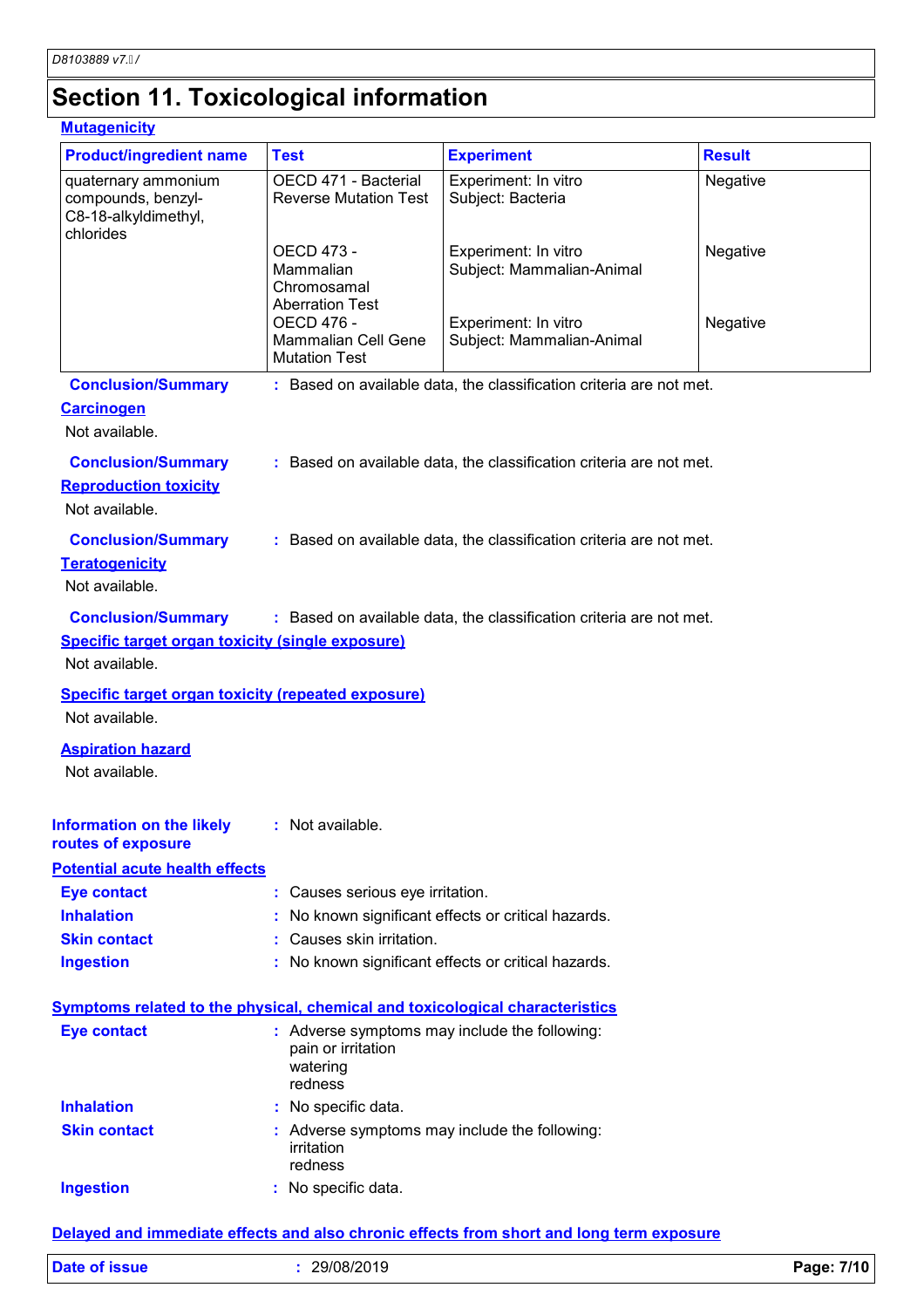# **Section 11. Toxicological information**

| <b>Short term exposure</b>                        |                                                                     |
|---------------------------------------------------|---------------------------------------------------------------------|
| <b>Potential immediate</b><br>effects             | $:$ Not available.                                                  |
| <b>Potential delayed effects : Not available.</b> |                                                                     |
| <b>Long term exposure</b>                         |                                                                     |
| <b>Potential immediate</b><br><b>effects</b>      | : Not available.                                                    |
| <b>Potential delayed effects : Not available.</b> |                                                                     |
| <b>Potential chronic health effects</b>           |                                                                     |
| Not available.                                    |                                                                     |
| <b>Conclusion/Summary</b>                         | : Based on available data, the classification criteria are not met. |
| <b>General</b>                                    | : No known significant effects or critical hazards.                 |
| <b>Carcinogenicity</b>                            | : No known significant effects or critical hazards.                 |
| <b>Mutagenicity</b>                               | : No known significant effects or critical hazards.                 |
| <b>Teratogenicity</b>                             | : No known significant effects or critical hazards.                 |
| <b>Developmental effects</b>                      | : No known significant effects or critical hazards.                 |
| <b>Fertility effects</b>                          | : No known significant effects or critical hazards.                 |
|                                                   |                                                                     |

#### **Numerical measures of toxicity**

**Acute toxicity estimates**

Not available.

# **Section 12. Ecological information**

#### **Toxicity**

| <b>Product/ingredient name</b>                                                 | <b>Result</b>                                                     | <b>Species</b>                        | <b>Exposure</b>      |
|--------------------------------------------------------------------------------|-------------------------------------------------------------------|---------------------------------------|----------------------|
| quaternary ammonium<br>compounds, benzyl-<br>C8-18-alkyldimethyl,<br>chlorides | Acute EC50 0.016 mg/l<br>Acute LC50 64 ppb Fresh water            | Daphnia<br>Fish - Oncorhynchus mykiss | 48 hours<br>96 hours |
|                                                                                | Chronic EC10 0.009 mg/l                                           | Algae                                 | 72 hours             |
| <b>Conclusion/Summary</b>                                                      | Based on available data, the classification criteria are not met. |                                       |                      |

#### **Persistence and degradability**

**Conclusion/Summary :** The surfactant(s) contained in this preparation complies (comply) with the biodegradability criteria as laid down in Regulation (EC) No.648/2004 on detergents. Data to support this assertion are held at the disposal of the competent authorities of the Member States and will be made available to them, at their direct request or at the request of a detergent manufacturer.

| <b>Product/ingredient name</b>                                                 | <b>Aquatic half-life</b> | <b>Photolysis</b> | Biodegradability |
|--------------------------------------------------------------------------------|--------------------------|-------------------|------------------|
| quaternary ammonium<br>compounds, benzyl-<br>C8-18-alkyldimethyl,<br>chlorides |                          |                   | <b>IReadily</b>  |

#### **Bioaccumulative potential**

Not available.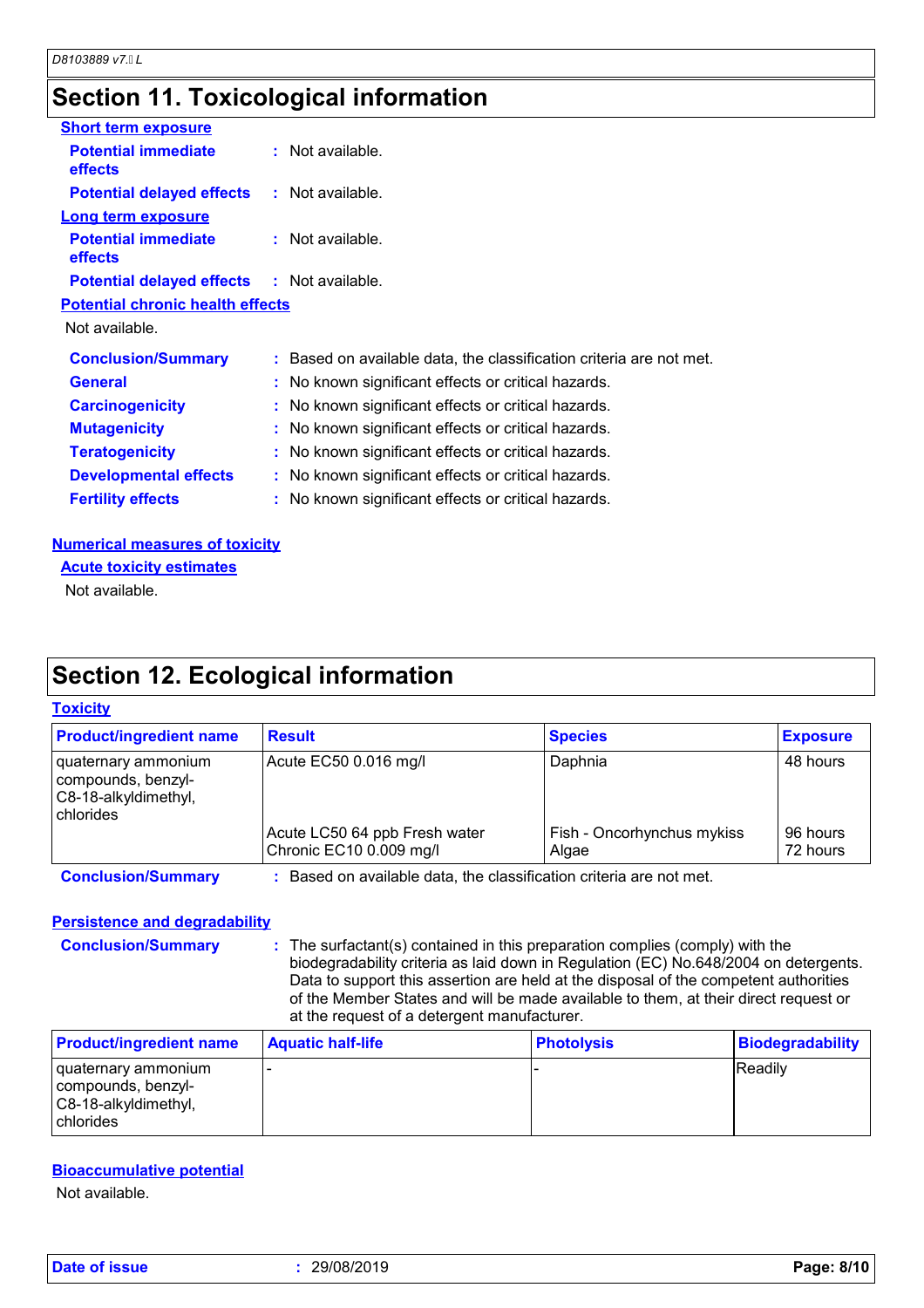# **Section 12. Ecological information**

#### **Mobility in soil**

| <b>Soil/water partition</b> |  |
|-----------------------------|--|
| <b>coefficient (Koc)</b>    |  |

**:** Not available.

**Other adverse effects :** No known significant effects or critical hazards.

### **Section 13. Disposal considerations**

The generation of waste should be avoided or minimized wherever possible. Disposal of this product, solutions and any by-products should at all times comply with the requirements of environmental protection and waste disposal legislation and any regional local authority requirements. Dispose of surplus and nonrecyclable products via a licensed waste disposal contractor. Waste should not be disposed of untreated to the sewer unless fully compliant with the requirements of all authorities with jurisdiction. Waste packaging should be recycled. Incineration or landfill should only be considered when recycling is not feasible. This material and its container must be disposed of in a safe way. Care should be taken when handling emptied containers that have not been cleaned or rinsed out. Empty containers or liners may retain some product residues. Avoid dispersal of spilled material and runoff and contact with soil, waterways, drains and sewers. **Disposal methods :**

### **Section 14. Transport information**

|                                      | <b>ADG</b>               | <b>ADR/RID</b> | <b>IMDG</b>    | <b>IATA</b>    |
|--------------------------------------|--------------------------|----------------|----------------|----------------|
| <b>UN number</b>                     | Not regulated.           | Not regulated. | Not regulated. | Not regulated. |
| <b>UN proper</b><br>shipping name    | $\overline{\phantom{0}}$ |                |                |                |
| <b>Transport hazard</b><br>class(es) | $\overline{\phantom{a}}$ | -              | ٠              |                |
| <b>Packing group</b>                 | $\overline{\phantom{a}}$ | ٠              |                |                |
| <b>Environmental</b><br>hazards      | No.                      | No.            | No.            | No.            |

**Special precautions for user Transport within user's premises:** always transport in closed containers that are **:** upright and secure. Ensure that persons transporting the product know what to do in the event of an accident or spillage.

**Transport in bulk according to Annex II of MARPOL and the IBC Code :** Not available.

# **Section 15. Regulatory information**

| <b>Standard Uniform Schedule of Medicine and Poisons</b>    |                                                                        |  |
|-------------------------------------------------------------|------------------------------------------------------------------------|--|
| Not scheduled                                               |                                                                        |  |
|                                                             | <b>Model Work Health and Safety Regulations - Scheduled Substances</b> |  |
| No listed substance                                         |                                                                        |  |
| <b>Australia inventory (AICS)</b>                           | : All components are listed or exempted.                               |  |
| <b>New Zealand Inventory of</b><br><b>Chemicals (NZIoC)</b> | : All components are listed or exempted.                               |  |
| <b>HSNO Group Standard</b>                                  | : Cleaning Products (Subsidiary Hazard)                                |  |
| <b>HSNO Approval Number</b>                                 | : HSR002530                                                            |  |
|                                                             |                                                                        |  |

**Date of issue :** 29/08/2019 **Page: 9/10**